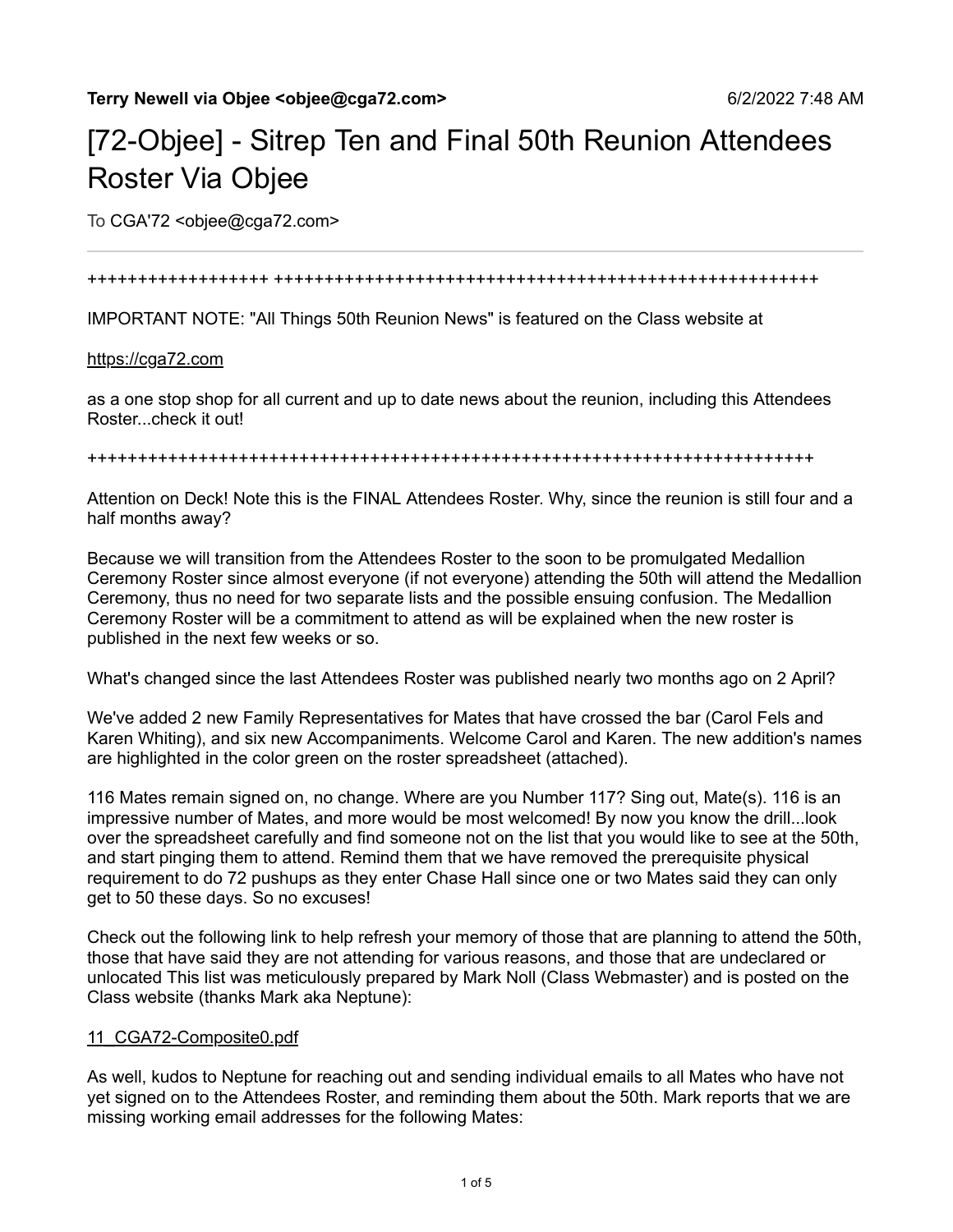Brown, Clarence Carson, William (Kit) Love, Tom Sande, Dennis Spencer, Steve Travis, Narrie Youngs, Dave

If you have a current email address for any of these Gents, please pass to Mark at [mark.d.n@comcast.net.](mailto:mark.d.n@comcast.net)

The Reunion Committee members have been diligently working on finalizing the arrangements for our social events (dinners, tailgate party, etc), apparel merchandise (tie, scarf, March On Shirt, Hat, etc), Medallion Ceremony, and much more. Be on the lookout for emails from the committee coming to you soon on these topics.

The Hilton Mystic has notified Tom (Meis) that our multiple blocks of rooms have almost been filled, with 3 rooms remaining for Thursday and Friday, and 5 on Wednesday and Saturday. Please note that another block can not be made available by the hotel at this point since it is almost sold out for the weekend. Meis may be able to work some magic and retain rooms from the blocks which are cancelled, and then have those rooms allocated to Mates or Family Representatives. This is a work in progress, and there is no guarantee this will come to fruition. If you elect to cancel your reservation at the Hilton, please notify Meis first by contacting him at [tmeisenzahl@sbcglobal.net](mailto:tmeisenzahl@sbcglobal.net) . It's plain to see that Meis has developed a solid working rapport with the Hilton, and has done a terrific job arranging the multiple blocks of rooms for the 50th.

Meis also reports that he contacted the Hyatt Mystic and they have a few rooms available. To get the best rate there M\ates or Family Representatives will have to contact the sales manager and ask for a CGA Class of 72 rate (the rate will depend on days of the week for your stay). The Hyatt's phone number is 860 536 9997, then press 2 to connect to the sales manager. Address is 224 Greenmanville Ave., Mystic CT 06355

**Please** remember: To be added to (or removed from) this Attendees Roster or the NEW soon to be promulgated Medallion Ceremony Roster (which is replacing this Attendees Roster), DO NOT REPLY TO ALL because you would be replying to everyone on the objee DL, just reply directly to me at [twnewell@gmail.com.](mailto:twnewell@gmail.com)

Go 72! Go Bears!

# **"Non pro uno, sed pro omnibus" Not for one, but for all.**

Warmest Regards,

Newelli Sends for the Reunion Committee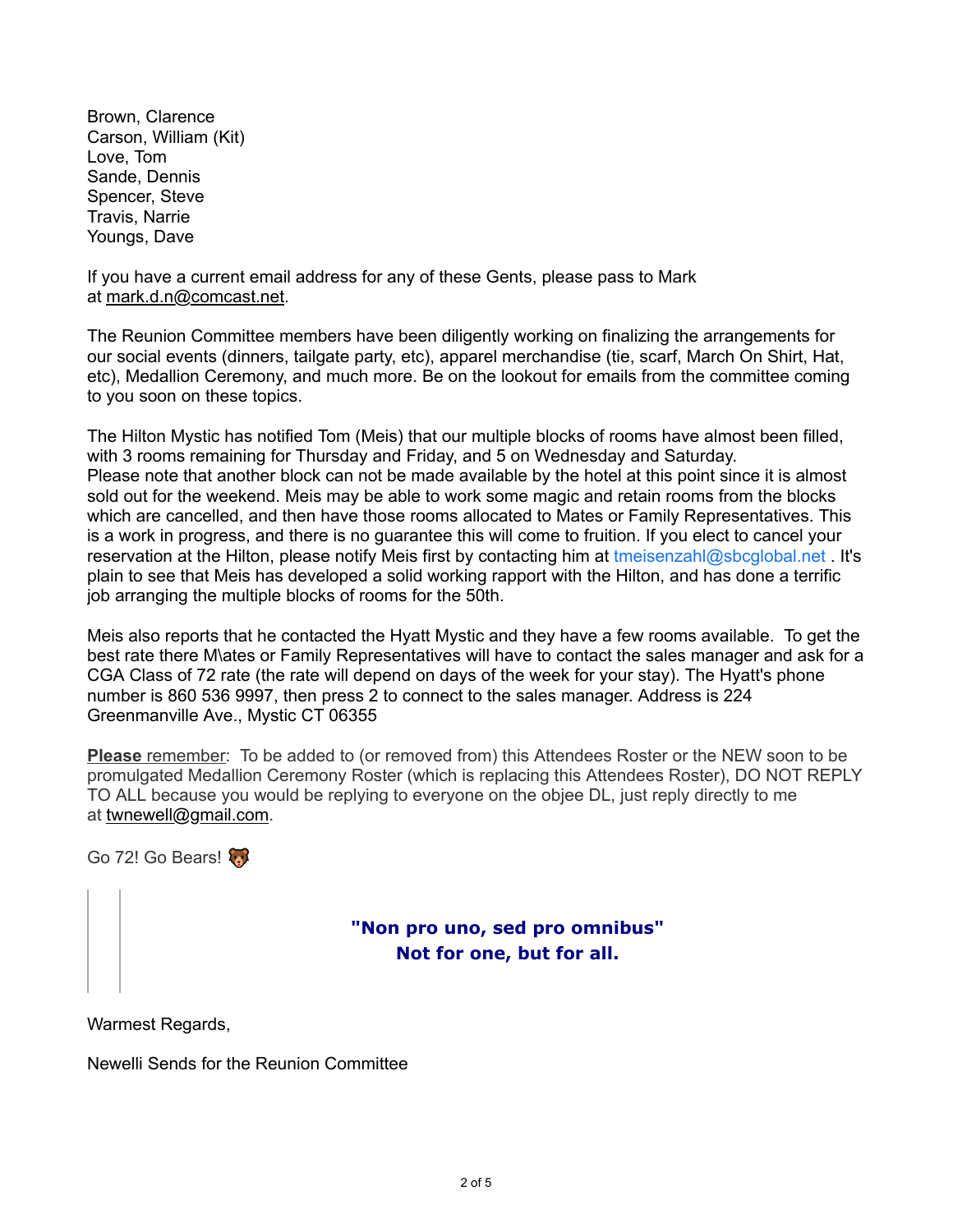### **50th Reunion Attendees Roster v5**

## Updated 06.02.2022

| <b>Total Count =</b> |     | 237 | * "Maybe" responses included |
|----------------------|-----|-----|------------------------------|
| $Mates =$            | 116 |     |                              |
| Mate Family Reps $=$ | 10  |     |                              |
| Accompaniments =     | 111 |     |                              |
|                      |     | .   |                              |

= Updates since last Sitrep dated 04.02.2022

| <b>Attendee</b>  |                 |          | <b>Accompaniment</b> | <b>Accompaniment</b> | <b>Accompaniment</b> |
|------------------|-----------------|----------|----------------------|----------------------|----------------------|
| Abiles           | Ben             | 72       | Regina               |                      |                      |
| Alderson         | Jim             | 72       |                      |                      |                      |
| Anderson         | Scott           | 72       | Janet                |                      |                      |
| Armstrong        | Bill            | 72       | Ella                 |                      |                      |
| Aurich           | Butch           | 72       | Ann                  |                      |                      |
| Baley            | Henry           | 72       | Nancy                |                      |                      |
| Beck             | Gary            | 72       | Marsha               |                      |                      |
| Bird             | Phil            | 72       | Annie                |                      |                      |
| Blaney           | Hank            | 72       | Debbi                |                      |                      |
| <b>Boggs</b>     | Gay             | FR       | Daughter Fletcher    |                      |                      |
| <b>Brooks</b>    | Bob             | 72       | Jane                 |                      |                      |
| Brown            | Erroll          | 72       |                      |                      |                      |
| <b>Brudnicki</b> | Larry           | 72       | Carol                |                      |                      |
| Buckingham       | Rich            | 72       | Barb                 |                      |                      |
| Buddenberg*      | Rex             | 72       | MJ                   |                      |                      |
| <b>Butler</b>    | Carolyn         | FR       |                      |                      |                      |
| Calhoun          | Gil             | 72       |                      |                      |                      |
| Collins          | Woody           | 72       | Christine            |                      |                      |
| Coy              | Craig           | 72       | Trisha               |                      |                      |
| Crye             | Mike            | 72       | Sheila               |                      |                      |
| De Cesare        | Mike            | 72       | Guest                |                      |                      |
| Doherty          | Tim             | 72       | Karyn                |                      |                      |
| Dolan            | Pete            | 72       |                      |                      |                      |
| Duncan           | Bob             | 72       | Annette              |                      |                      |
| Dupree           | Tony            | 72       |                      |                      |                      |
| Egan             | Dennis          | 72       | Margee               |                      |                      |
| Eger             | Marty           | 72<br>72 |                      |                      |                      |
| Engan<br>Fels    | Dave<br>Carolyn | FR       | Joelle               |                      |                      |
| Fish             | <b>Dick</b>     | 72       | Trish                |                      |                      |
| Foley            | John            | 72       | Trinda               |                      |                      |
| Foreman          | Paul            | 72       | Gayle                |                      |                      |
| Frago            | Sharon          | FR       |                      |                      |                      |
| Fust             | Clay            | 72       | Sherry               |                      |                      |
| Gansz            | Larry           | 72       | Son Brian            |                      |                      |
| Gill             | Fred            | 72       | Barbara              |                      |                      |
| Gillespie        | Denny           | 72       | Jean                 |                      |                      |
| Gilmour          | Tom             | 72       | Jan                  |                      |                      |
| Gipson           | Glenn           | 72       | Son*                 |                      |                      |
| Gormanson        | Jim             | 72       | Sharon               |                      |                      |
| Grant            | Huey            | 72       | Donna                |                      |                      |
| Gray             | Debra           | FR       | Marianne McGuirk     |                      |                      |
| Gunderson        | Joel            | 72       | Beth                 |                      |                      |
| Hallock          | Bob             | 72       | Ann                  | Daughter Eliza       |                      |
| Hanson           | Gordon          | 72       | Vlasta               |                      |                      |
| Harder           | Dean            | 72       | Carolyn              |                      |                      |
| Hathaway         | Mike            | 72       | Orqui                |                      |                      |
| Healey           | Tim             | 72       | Paula                |                      |                      |
| Heil             | Gary            | 72       | Carol                |                      |                      |
| Henslee          | Norm            | 72       | Penny                |                      |                      |
| Howard           | PJ              | 72       | Edna                 |                      |                      |
| Johnson          | Greg            | 72       | Sharon               |                      |                      |
| Jones            | Joe             | 72       | Ellen                |                      |                      |
| Jones            | Scott           | 72       | Patti                |                      |                      |
| Kishman          | Frank           | 72       |                      |                      |                      |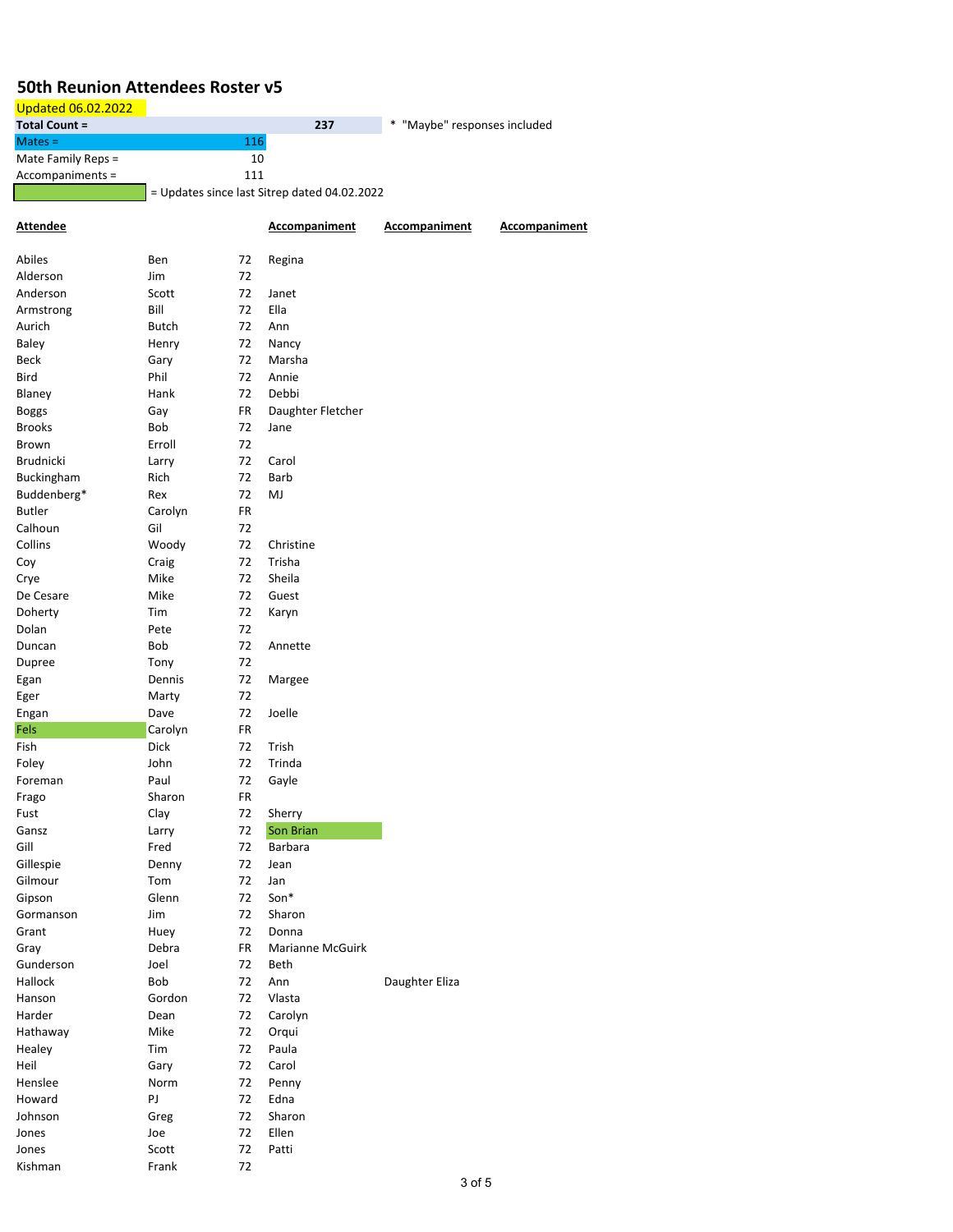## **50th Reunion Attendees Roster v5**

| <b>Updated 06.02.2022</b> |              |     |                                              |                              |                            |
|---------------------------|--------------|-----|----------------------------------------------|------------------------------|----------------------------|
| <b>Total Count =</b>      |              |     | 237                                          | * "Maybe" responses included |                            |
| $Mates =$                 |              | 116 |                                              |                              |                            |
| Mate Family Reps =        |              | 10  |                                              |                              |                            |
| Accompaniments =          |              | 111 |                                              |                              |                            |
|                           |              |     | = Updates since last Sitrep dated 04.02.2022 |                              |                            |
|                           |              |     |                                              |                              |                            |
| Klingler                  | Chuck        | 72  | Cathy                                        |                              |                            |
| Knee                      | Rich         | 72  | Meg                                          |                              |                            |
| Kostuk                    | Ray          | 72  |                                              |                              |                            |
| Kreger                    | <b>Bruce</b> | 72  |                                              |                              |                            |
| Kyle                      | Joe          | 72  | Lisa                                         |                              |                            |
| Lapp                      | Greg         | 72  | Valerie                                      | Grandson                     |                            |
| Larned                    | John         | 72  | Cindy                                        |                              |                            |
| Lawrence*                 | Kip          | 72  |                                              |                              |                            |
| Leisy                     | Craig        | 72  | Vickie                                       |                              |                            |
| Litchliter                | Fred         | 72  | Grace                                        |                              |                            |
| Malmrose                  | John         | 72  | Sue                                          |                              |                            |
| Matune                    | Mike         | 72  | Maureen                                      |                              |                            |
| McCarthy                  | Charlie      | 72  | Robbie                                       |                              |                            |
| McCarthy                  | Jim          | 72  |                                              |                              |                            |
| McCurdy                   | <b>Bruce</b> | 72  | Carol                                        |                              |                            |
| McEntire                  | Jim          | 72  | Sherry                                       |                              |                            |
| Mead                      | Dick         | 72  | JoAnn                                        | Daughter                     | Daughter                   |
| Meisenzahl                | Tom          | 72  | Elaine                                       |                              |                            |
| Melnick                   | <b>Bruce</b> | 72  | Kim                                          |                              |                            |
| Meyer                     | Jim          | 72  | Loree                                        | Son                          |                            |
| Meyers                    | Tom          | 72  | Marti                                        |                              |                            |
| Morales*                  | Carlos       | 72  |                                              |                              |                            |
| Morton                    | Jim          | 72  | Lynne                                        |                              |                            |
| Mueller                   | Bob          | 72  | Kathy                                        |                              |                            |
| Natwick                   | Jim          | 72  | Sue                                          |                              |                            |
| Newell                    | Terry        | 72  | Arlis                                        |                              |                            |
| Ng                        | Jimmy        | 72  | Joy                                          |                              |                            |
| Niesen*                   | Brad         | 72  |                                              |                              |                            |
| Noll                      | Mark         | 72  | Anne                                         |                              |                            |
| Norton                    | Jim          | 72  | Janice                                       |                              |                            |
| Noyes                     | David        | 72  |                                              |                              |                            |
| Oberst                    | Chris        | 72  | Pam                                          |                              |                            |
| O'Neill                   | JJ           | 72  |                                              |                              |                            |
| Osmer                     | Steve        | 72  |                                              |                              |                            |
| Paar                      | Tom          | 72  | Maggi                                        |                              |                            |
| Page                      | Ed           | 72  | Maybe                                        |                              |                            |
| Poole                     | Sabrina      | FR  | Daughter Katelyn                             | Daughter Kristen             | <b>Brother-in-Law Rick</b> |
| Rodgers                   | John         | 72  | Mary                                         |                              |                            |
| Rohn                      | Jim          | 72  | Kathy                                        |                              |                            |
| Rollison                  | Ed           | 72  |                                              |                              |                            |
| Sambor                    | Frank        | 72  | Gayle                                        |                              |                            |
| SanRomani                 | Danny        | 72  |                                              |                              |                            |
| Scheid                    | Kevin        | 72  | <b>Bobette</b>                               |                              |                            |
| Sellers                   | Dick         | 72  | Lee                                          |                              |                            |
| Shade                     | Penn         | 72  | Alison                                       |                              |                            |
| Smith                     | Carl         | 72  | Susan                                        |                              |                            |
| Smith                     | Kirk         | 72  | Beth                                         |                              |                            |
| Smith                     | PC           | 72  | Sue                                          |                              |                            |
| Stillman                  | Pat          | 72  | Lori                                         |                              |                            |
| Stimatz                   | Tony         | 72  | Donna                                        |                              |                            |
| Stoppe                    | Ben          | 72  | Anne                                         |                              |                            |
| Sugimoto                  | John         | 72  | Mary                                         |                              |                            |
| Summy*                    | Alan         | 72  | Janet                                        |                              |                            |
| Synovec                   | Jack         | 72  | Beth                                         |                              |                            |
| TerVeen                   | Jay          | 72  | Lois                                         |                              |                            |
| Thornton                  | Robert       | 72  |                                              |                              |                            |
| Turek                     | Laura        | FR  | Son                                          | Son                          |                            |